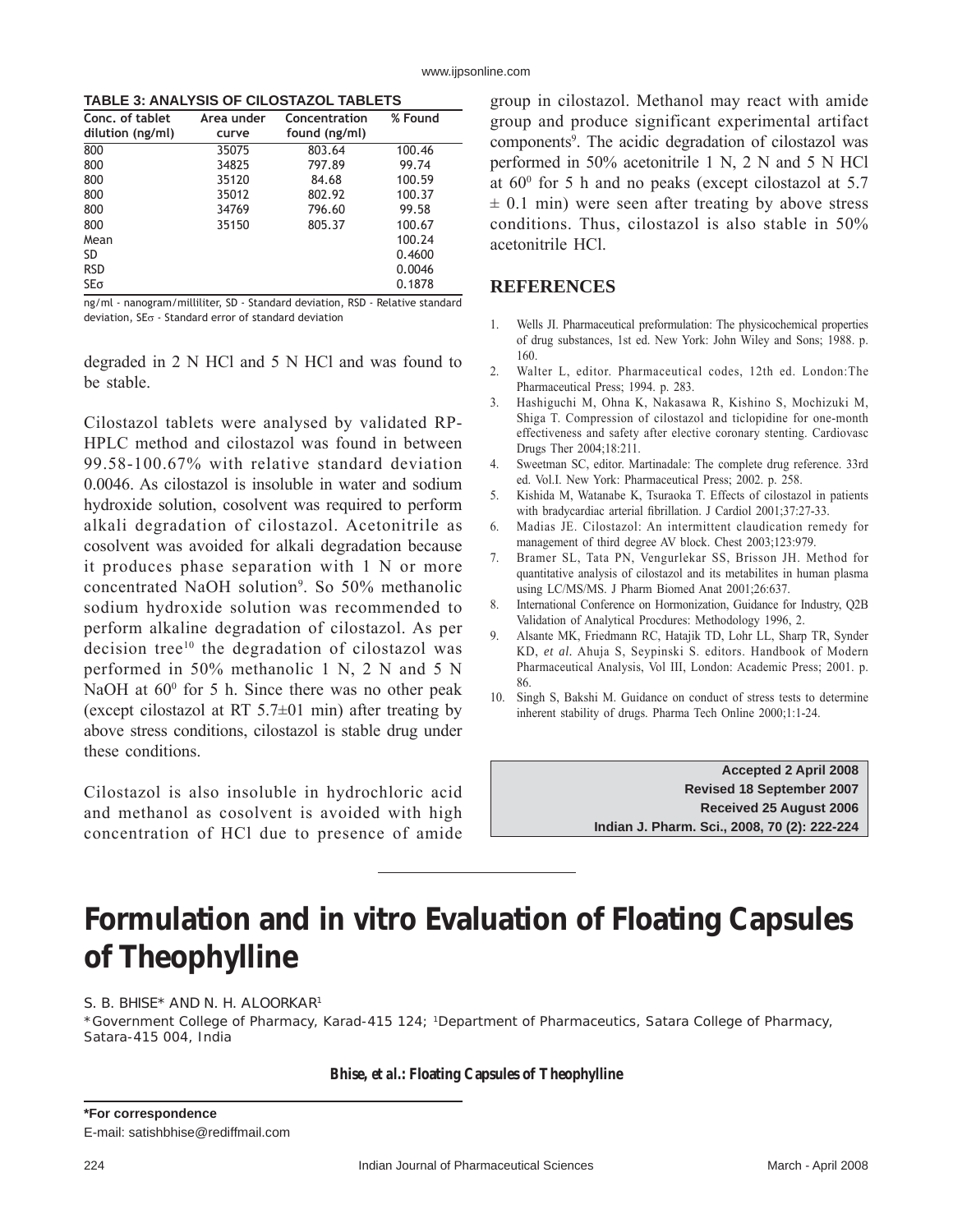Sustained release floating capsules for theophylline were fabricated using drug:polymer ratio of 30:70. The **hydrocolloids were used in different proportions and four formulations were prepared. These formulations were optimized on the basis of buoyancy, matrix integrity, duration of floating and** *in vitro* **drug release. All the four** formulations showed good buoyancy and matrix integrity. The duration of floating was more than 12 h for all **formulations.** *In vitro* **drug release study of these formulations indicated controlled release of theophylline and about 76 percent drug was released at the end of 12 h.**

## Key words: Theophylline, floating drug delivery system, sustained release

Floating drug delivery system is an oral dosage form designed to prolong the residence time of dosage form within the GI tract<sup>1</sup>. Such dosage form having density less than that of the gastric fluid floats on the gastric juice for an extended period of time while slowly releasing the drug. On contact with the gastric fluid, the intragastric floating capsule forms a water impermeable colloid gel barrier around its surface and maintains a bulk density of less than 1. So, it remains buoyant in the gastric fluid in stomach until the entire loading dose has been released. This drug delivery system not only prolongs GI residence time but does so in an area of the GI tract that could maximize drug reaching its absorption site in solution and hence ready for absorption. In the present study, hydrodynamically balanced system approach has been selected to control the delivery of theophylline for longer period in stomach from floating drug delivery system.

Theophylline, one of the most popular drugs, is used to treat bronchial asthma. Peak serum theophylline concentration occurs 1-2 h after ingestion of liquid preparations, capsules and uncoated tablets and between 4 and 12 h after ingestion of sustained release preparations. Optimum serum theophylline concentration ranges from 10-20  $\mu$ g /ml<sup>2-6</sup>. It has an average half-life of 8.7 h but in case of smokers, it is 4.4 h. Hence, it requires frequent dosing for achieving therapeutic drug concentration in the target tissue. The objective of present study was to formulate floating capsules of theophylline to deliver the drug continuously with set limits of dissolution profile and minimum floating time of 8 h.

Theophylline was obtained from Nucron Pharmaceuticals Ltd, Pune. Hydroxypropylmethylcellulose (HPMC K4M) and hydroxyethylcellulose (HEC) was obtained from Amrut Pharmaceuticals, Thane. Ethylcellulose (EC), methylcellulose (MC K4 M) and sodium carboxymethylcellulose (Na-CMC) was obtained from Loba Chemie, Mumbai. The other excipients used were calcium phosphate dibasic, mannitol, and glycerol

monostearate and magnesium stearate. They were of analytical grade and were used as procured.

Before actual formulation, an initial study was carried out to find out the optimum combination of drug and polymers. For floating capsules, hydrocolloids of natural as well as semi synthetic origin were selected. The hydrocolloids selected were hydroxypropylmethylcellulose, hydroxyethylcellulose, methylcellulose and sodium carboxymethylcellulose. In addition to these hydrocolloids, tragacanth was also used. The drug and polymers were taken in a ratio ranging from 90:10 to 10:90. This was done to select the optimum combination of drug polymer ratio in the floating drug delivery device in such a way that it would pass the tests of buoyancy, matrix integrity and duration of floating in 0.1 N HCl. The other excipients used were calcium phosphate dibasic, ethyl cellulose, mannitol, and glycerol monostearate and magnesium stearate. The hydrocolloids alongwith the excipients were blended homogenously with the drug. The blended mixture was then filled in the colorless transparent gelatin capsules.

The filled capsules were then observed for buoyancy, matrix integrity and duration of floating (Table 1). From the Table, it was clear that formulation G containing drug and polymers in the ratio of 30:70 remained buoyant in 0.1 N HCl for more than 12 h and maintained the shape. So this combination was selected for further study to incorporate the

| <b>TABLE 1: DRUG: POLYMER COMBINATION</b> |  |  |  |  |
|-------------------------------------------|--|--|--|--|
|-------------------------------------------|--|--|--|--|

| <b>Formulation</b> | <b>Buoyancy</b> | Matrix integrity | <b>Duration of</b><br>floating (h) |
|--------------------|-----------------|------------------|------------------------------------|
| A(90:10)           |                 |                  |                                    |
| B(80:20)           | $\ddot{}$       |                  | 2                                  |
| C(70:30)           | $\ddot{}$       |                  | 2.3                                |
| D(60:40)           | $\ddot{}$       |                  | 6                                  |
| E(50:50)           | $\ddot{}$       | $\ddot{}$        | 6.4                                |
| F(40:60)           | $\ddot{}$       | $\ddot{}$        |                                    |
| G(30:70)           | $\ddot{}$       | $\ddot{}$        | >12                                |
| H(20:80)           | $\ddot{}$       | $\ddot{}$        | >12                                |
| 1(10:90)           | $+$             | $+$              | >12                                |

-denotes non-buoyant/non-intact capsule and + indicates buoyant/intact capsule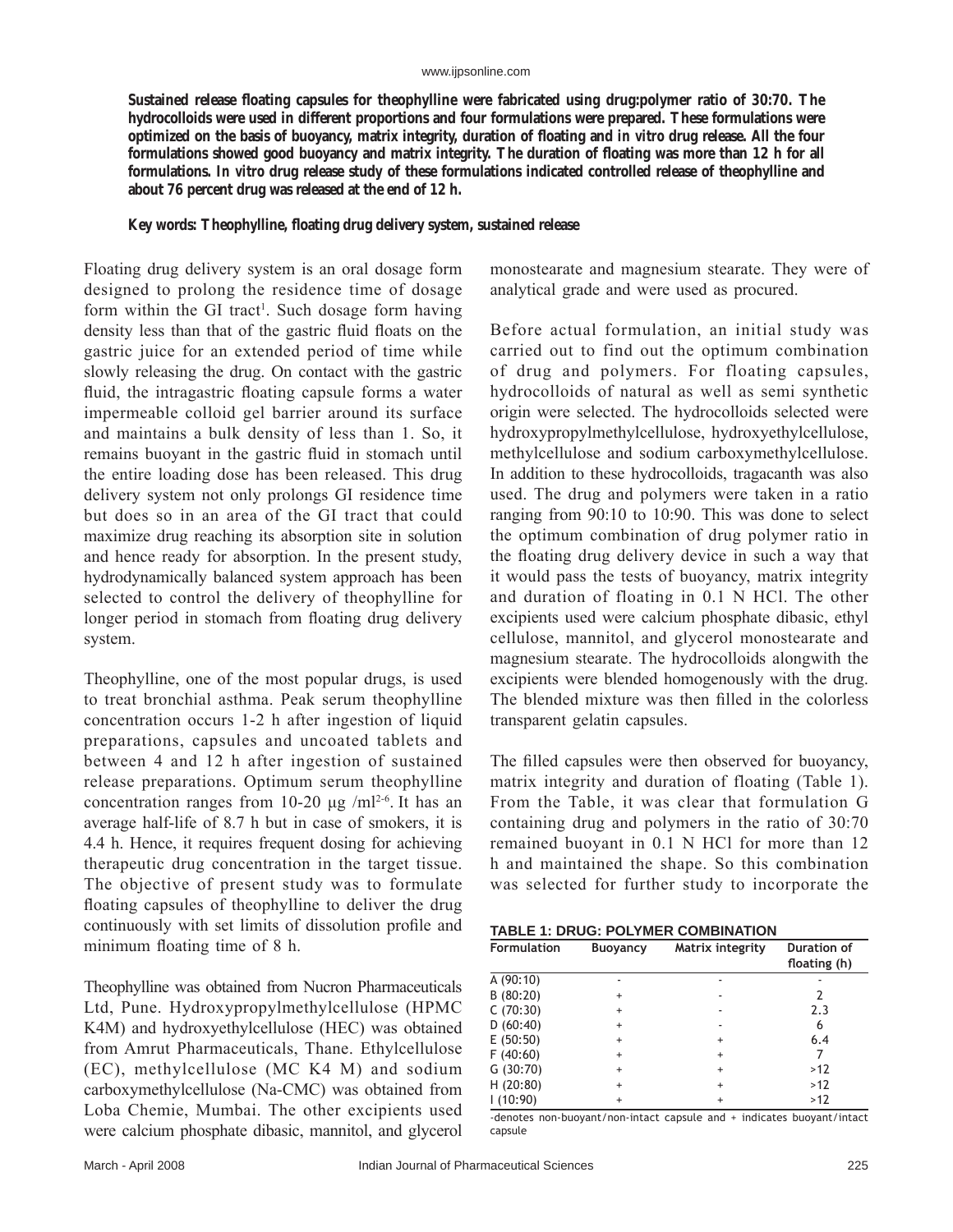dose of 100 mg of theophylline. After selecting the ideal combination (30:70, drug: polymer), the actual formulations were prepared. The dose of theophylline was taken to be 100 mg. Taking 100 mg as the 30 percent, the quantity of polymers was calculated which came out to be 233.3 mg. Four different formulations were prepared using the polymers in different proportions keeping the concentrations of other excipients constant (Table 2).

All the ingredients in the above formulations were weighed accurately and ground individually. All these ingredients were mixed with the drug homogenously and filled in the colorless transparent gelatin capsules. Batch size for all formulations was 100 capsules. The capsules of these formulations were evaluated for buoyancy, matrix integrity, duration of floating, weight variation and *in vitro* drug release characteristics. Floating time was determined using U.S.P.24 dissolution apparatus $2<sup>7</sup>$  at 100 rpm using 900 ml of

| <b>TABLE 2: FORMULATIONS OF FLOATING CAPSULES</b> |
|---------------------------------------------------|
| OF THEOPHYLLINE                                   |

| Ingredient                | Formulae of theophylline floating<br>capsules Qty (mg) |       |       |       |
|---------------------------|--------------------------------------------------------|-------|-------|-------|
|                           | 1                                                      | 2     | 3     | 4     |
| Theophylline              | 100                                                    | 100   | 100   | 100   |
| <b>HPMC K4 M</b>          | 93.32                                                  | 69.99 | 46.66 | 23.33 |
| MC K4 M                   | 69.99                                                  | 46.66 | 23.33 | 93.32 |
| <b>HEC</b>                | 46.66                                                  | 23.33 | 93.32 | 69.99 |
| Na-CMC                    | 23.33                                                  | 93.32 | 69.99 | 46.66 |
| Glycerol monostearate     | 6                                                      | 6     | 6     | 6     |
| Calcium phosphate dibasic | 20                                                     | 20    | 20    | 20    |
| Mannitol                  | 14                                                     | 14    | 14    | 14    |
| Ethyl cellulose           | 15                                                     | 15    | 15    | 15    |
| Magnesium stearate        | 13                                                     | 13    | 13    | 13    |
| Tragacanth                | 10                                                     | 10    | 10    | 10    |

Formulation 1: HPMC:MC:HEC:Na-CMC-2:1.5:1:0.5; Formulation 2: HPMC:MC:HEC:Na-CMC-1.5:1:0.5:2; Formulation 3: HPMC:MC:HEC:Na-CMC-1:0.5:2:1.5 and Formulation 4: HPMC: MC:HEC: Na-CMC - 0.5:2:1.5:1

0.1 N HCl and temperature was maintained at  $37\pm0.5^{\circ}$ throughout the study. The duration of floating is the time the capsule floats in the dissolution medium.

*In vitro* drug release was studied using USP 24 paddle dissolution apparatus  $II^7$  in 900 ml of 0.1 N HCl at  $37\pm0.5^{\circ}$  and at 100 rpm. An aliquot of 2 ml of the sample was withdrawn at regular intervals and the same volume of prewarmed  $(37\pm0.5^{\circ})$  fresh dissolution medium (0.1 N HCl) was replaced. The samples withdrawn were filtered and drug content in each sample was analyzed after suitable dilution by GBC-UV/Vis 911A Spectrophotometer at 270 nm. The actual drug content in the formulations was then calculated from the standard curve prepared with theophylline in 0.1 N HCl.

Capsules of all the formulations were found to pass the tests for physical parameters like buoyancy, matrix integrity and duration of floating (Table 3).



Fig. 1: *In vitro* dissolution profile of theophylline from formulations **1 to 4 in 0.1 N HCl.**

## **TABLE 3: TABLE SHOWING BUOYANCY, MATRIX INTEGRITY AND DURATION OF FLOATING**

| <b>Formulation</b> | <b>Buoyancy</b> | Matrix integrity | Floating duration (h) | Drug content<br>uniformity | Average weight<br>$(mg)$ ±mean % deviation |
|--------------------|-----------------|------------------|-----------------------|----------------------------|--------------------------------------------|
|                    |                 |                  | > I 4                 | 99.20                      | $395.6 \pm 0.05$                           |
|                    |                 |                  | >12                   | 98.6                       | $395 \pm 0.03$                             |
|                    |                 |                  | >12                   | 97.36                      | $393.5 \pm 0.7$                            |
|                    |                 |                  | 12                    | 98.25                      | $396 \pm 0.9$                              |

± Buoyant/ Intact capsules

#### **TABLE 4:** *IN VITRO* **DRUG RELEASE DATA OF FLOATING CAPSULES OF THEOPHYLLINE**

| <b>Formulation</b> | % cumulative drug release |                   |                   |                 |  |
|--------------------|---------------------------|-------------------|-------------------|-----------------|--|
|                    | $3 h + SD$                | 6 h $\pm$ SD      | 9 h $\pm$ SD      | 12 $h\pm SD$    |  |
|                    | $35.95 \pm 1.436$         | $55.62 \pm 1.318$ | $67.53 \pm 1.141$ | 76.54±1.792     |  |
| Ź.                 | $41.58 \pm 1.146$         | $54.40 \pm 1.414$ | $66.79 \pm 0.750$ | 75.10±2.005     |  |
|                    | $32.64 \pm 2.285$         | $48.28 \pm 2.627$ | $62.16 \pm 1.258$ | $66.04\pm2.118$ |  |
| 4                  | $33.64 \pm 0.754$         | $50.46 \pm 1.171$ | $62.66 \pm 1.722$ | 70.05±1.337     |  |

Mean of Triplicate studies. Each capsule contains theophylline 100 mg